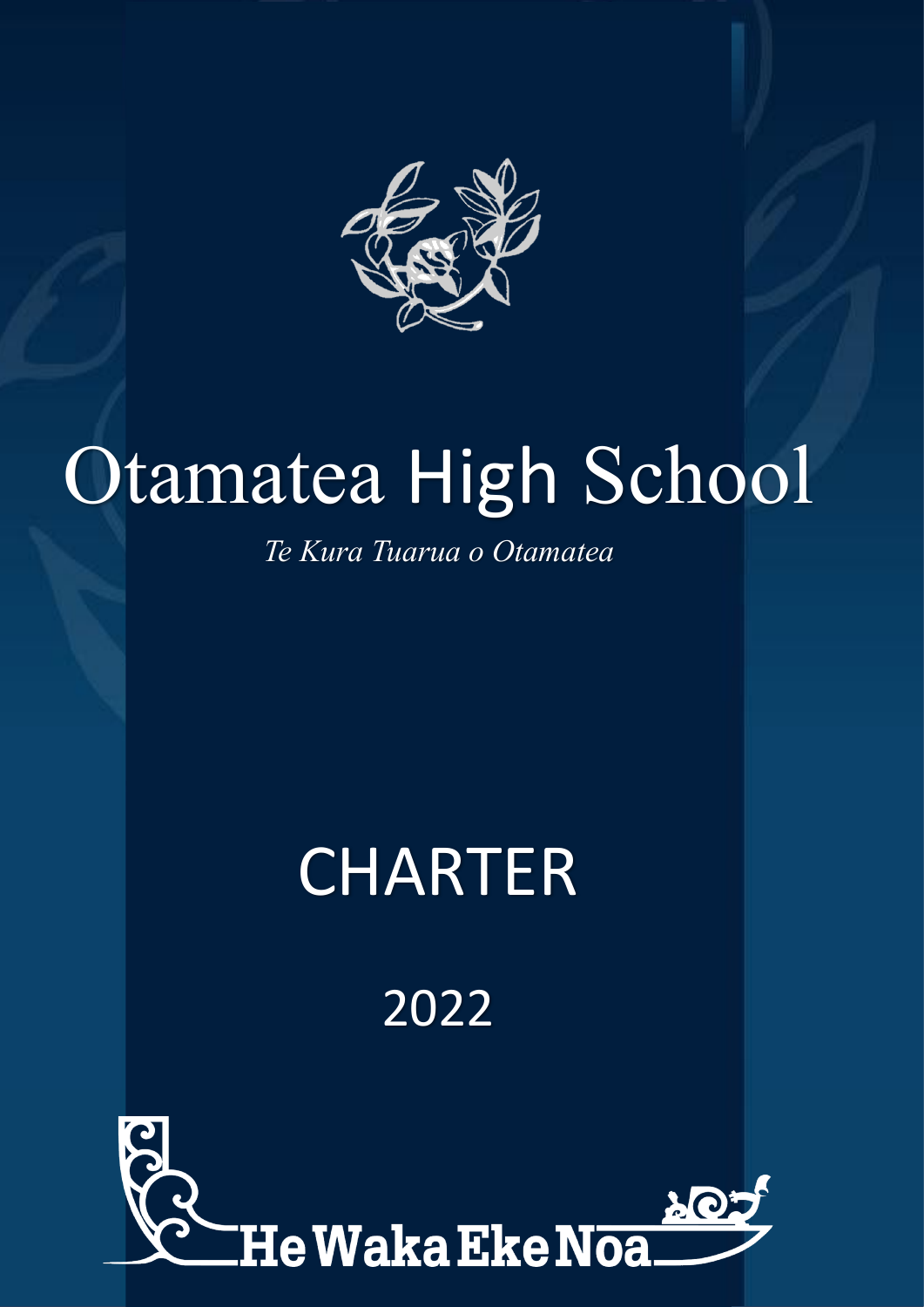#### **Vision**

*Ready for the World Kia mataara ki te Ao*

#### **Tikanga**

#### *He waka eke noa*

*Whanaungatanga Ako Kaitiakitanga Aroha*

#### **Values**

*High expectations Responsibility Respect Resilience Hauora Kotahitanga*

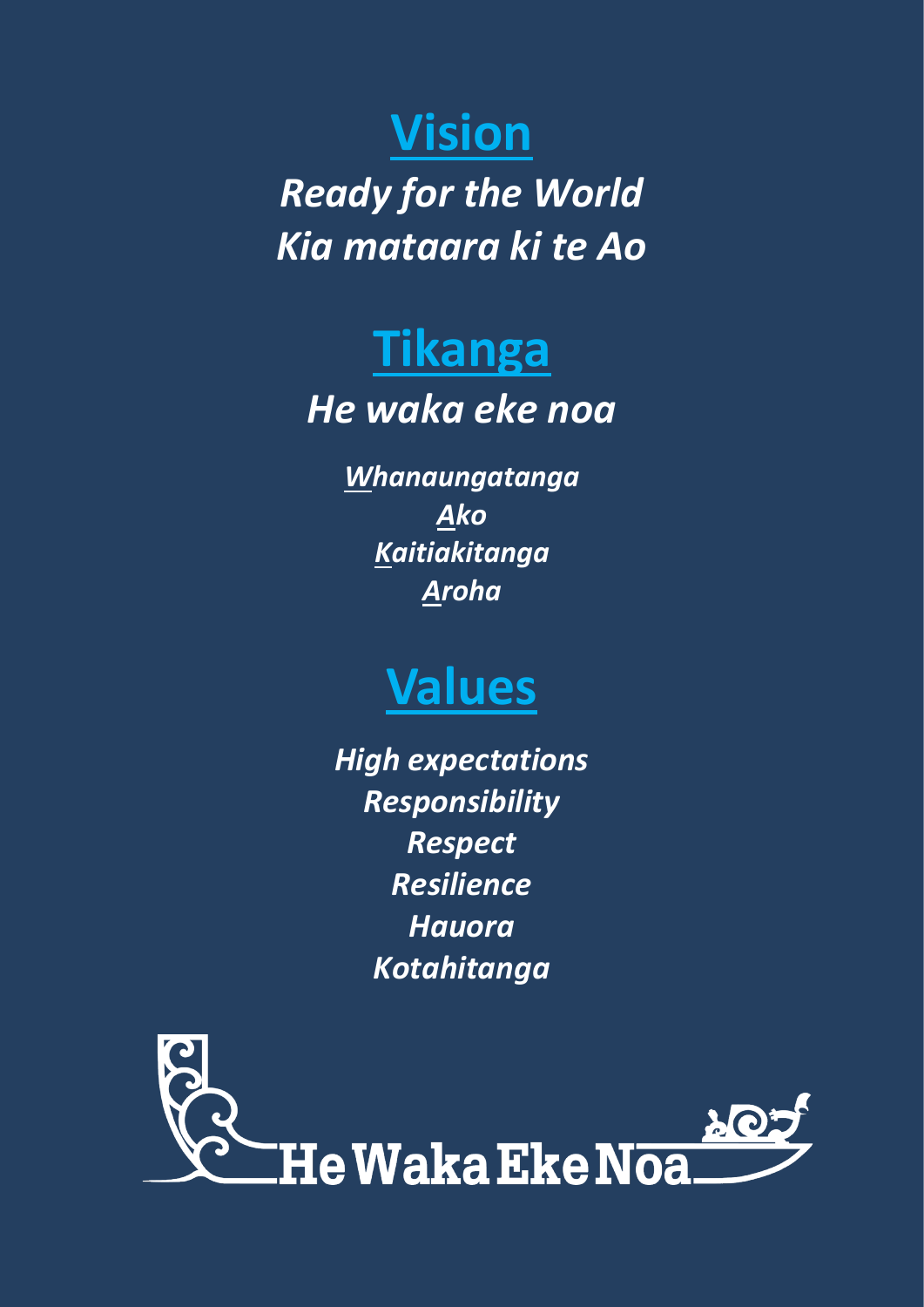## Otamatea High School

*Te Kura Tuarua o Otamatea*

# Strategic Plan 2022 - 2024

#### School Objective

The Otamatea High School Board of Trustees has identified the following directions in which the school should progress over the next three years. From these an Annual Plan has been developed that outlines our 2022 aims, objectives, targets, planned actions and resources to achieve the outcomes we have set for our students.

The areas of focus selected will become the Board of Trustees' goals for that year and will be reflected in the principal's, departmental and staff goals, and will be reported on through the principal's reports, annual Head of Department reports and the Board's own Annual Report.

*Please note that this strategic plan should be read in conjunction with the current NEGs and NAGS as well as the Statement of National Education and Learning Priorities (NELP)*

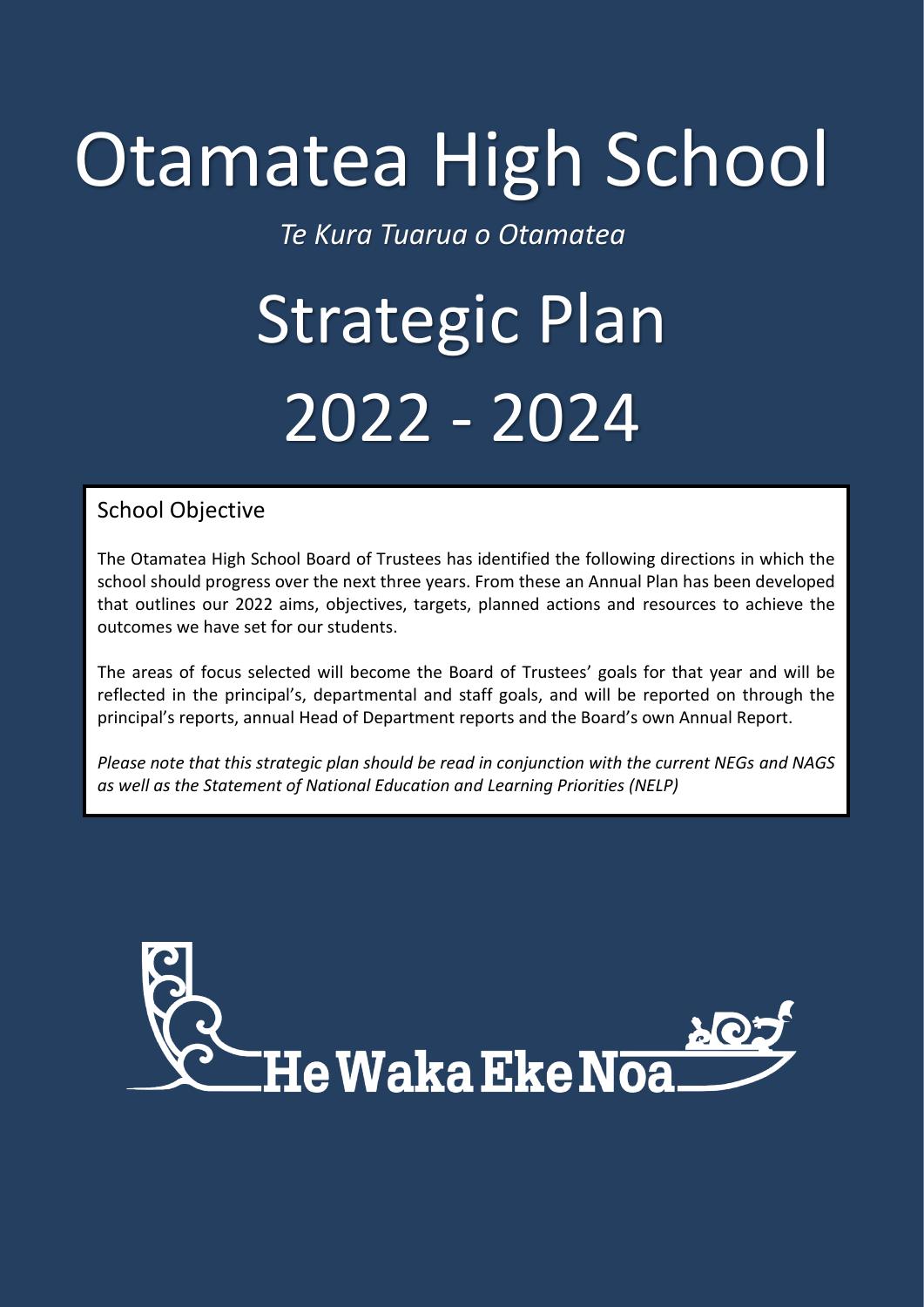### **Te Tiriti o Waitangi**

Te Kura Tuarua o Otamatea is committed to Te Tiriti o Waitangi and its unique position in Aotearoa/New Zealand and will give effect to Te Tiriti by

- working to ensure that its plans, policies, and local curriculum reflect local tikanga Māori, mātauranga Māori, and te ao Māori; and
- achieving equitable outcomes for Māori students.
- continuously working towards becoming a culturally sustaining kura.

Otamatea High School:

- affirms that Te Tiriti o Waitangi is one of eight principles of The New Zealand Curriculum that provides a foundation for our school curriculum.
- will ensure that te reo Māori me ōna tikanga are valued and promoted in school management and in teaching and learning, for example, through pōwhiri, karakia, the school haka/waiata, and through kapa haka.
- will offer Te Reo Māori as a core subject in years 7 to 9, and as an optional subject in years 10 to 13. All students will have the opportunity to understand and celebrate the place of Māori as tangata whenua in Aotearoa New Zealand.
- will develop, with genuine partnership, a specific achievement plan for Māori, incorporating tikanga and Te Reo Māori into the protocols and curriculum development of the school. This achievement plan will also take direction from Ka Hikitia (the Māori Education Strategy, 2020) and Tū Rangatira (Māori Medium Educational Leadership).
- will use the success of Māori students as a litmus test for the success of all students.

Otamatea High School is committed to Te Tiriti o Waitangi principles of partnership, participation and protection.

- **Partnership**: The Treaty principle of partnership benefits all learners. It harnesses the knowledge and expertise of the diverse people who can contribute to students' learning, including families, whānau, iwi, and other community members. Partnership is realised as schools collaborate with Māori and non-Māori to develop, implement, and review policies, practices, and procedures. By working collaboratively, schools learn to share power, control, and decision-making while validating the unique position of Māori as tangata whenua and recognising the contribution Māori make to education.
- **Protection**: The principle of protection is about actively protecting Māori knowledge, interests, values, and other taonga. Identity, language, and culture are important expressions of what it means to be a culturally located learner. Ka Hikitia (Ministry of Education, 2007) emphasises that "culture counts" and describes a commitment to "knowing, respecting and valuing where students are, where they come from and building on what they bring with them"
- **Participation**: Participation is about equality of opportunity and outcomes. Students need to learn how to participate and contribute as active citizens through opportunities to explore and appreciate the rich and diverse cultures, languages, and heritages that shape their identities as New Zealanders. Informed civic participation is a key aspect of the New Zealand Curriculum's future focus principle.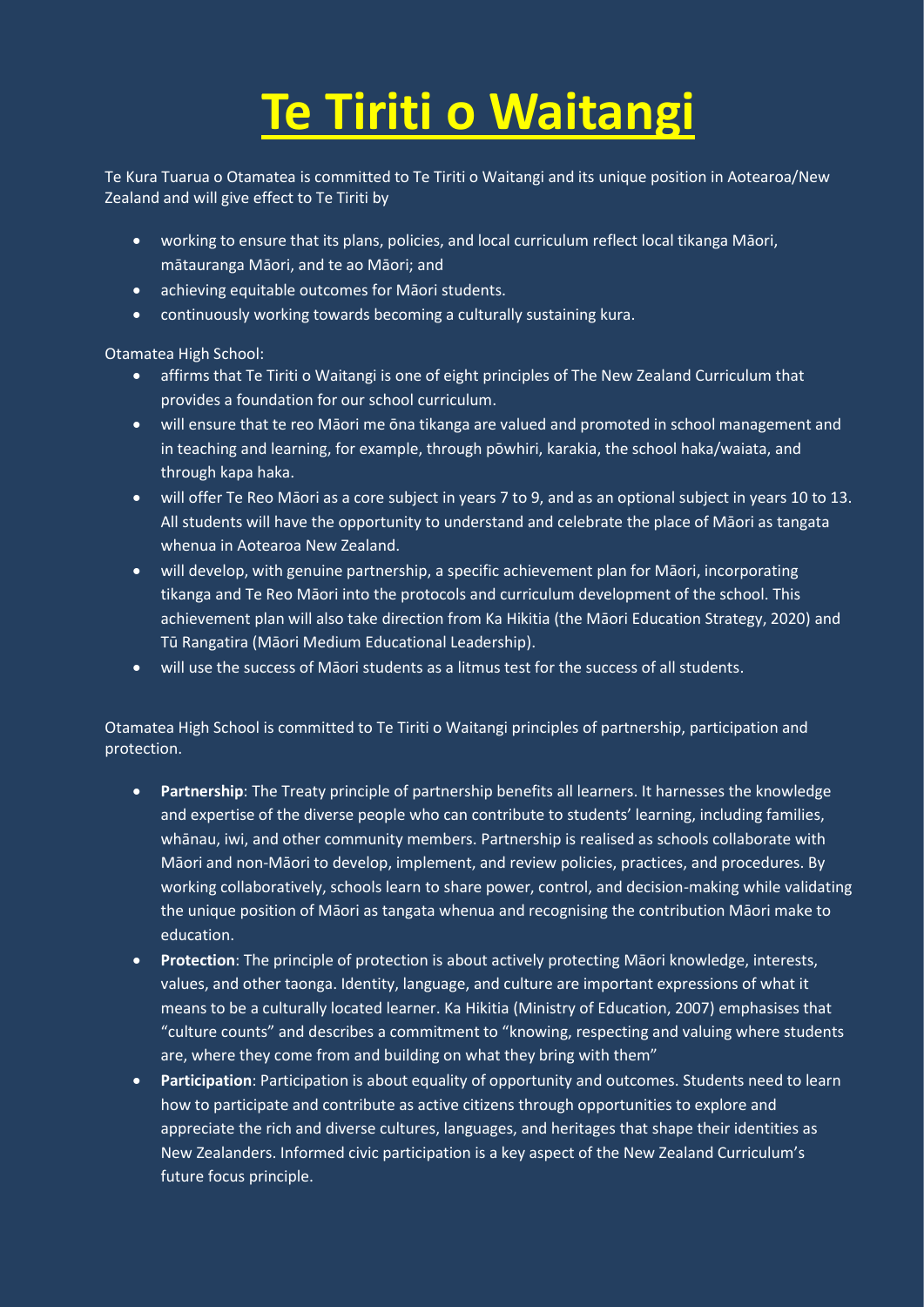| 2022                                                                                                                                                                      | 2023                                                                                                                                       | 2024                                                                                                                                                      |  |
|---------------------------------------------------------------------------------------------------------------------------------------------------------------------------|--------------------------------------------------------------------------------------------------------------------------------------------|-----------------------------------------------------------------------------------------------------------------------------------------------------------|--|
| Māori students achieve success as Māori                                                                                                                                   |                                                                                                                                            |                                                                                                                                                           |  |
| Consult with our OHS Māori<br>communities, through stronger<br>partnerships, to co-construct a<br>vision of success for our Māori<br>students.                            | Develop and implement a<br>three year strategic plan for<br>the success of Māori student<br>as Māori.                                      | Embed the strategic plan for<br>the success of Māori students<br>as Māori.                                                                                |  |
| Develop a reporting model for<br>Māori students that includes<br>student achievement,<br>engagement, attendance,<br>retention, behaviour, and<br>schoolwide participation | Improve student<br>achievement, engagement,<br>attendance, retention,<br>behaviour, and schoolwide<br>participation for Māori<br>students. | Sustain improvements in<br>student achievement,<br>engagement, attendance,<br>retention, behaviour, and<br>schoolwide participation for<br>Māori students |  |
|                                                                                                                                                                           | <b>Otamatea High School is well resourced teaching and learning environment</b>                                                            |                                                                                                                                                           |  |
| Complete the refurbishment of<br><b>B-Block</b>                                                                                                                           | Develop a plan for new roll<br>growth generated teaching<br>spaces                                                                         | Begin new build for roll<br>growth generated teaching<br>spaces                                                                                           |  |
| Develop a new 10 Year<br><b>Property Plan</b>                                                                                                                             | <b>Ensure that the 10 Year</b><br>Property Plan is progressing                                                                             | Ensure that the 10 Year<br>Property Plan is progressing                                                                                                   |  |
| Develop an enrolment scheme<br>to be in place effective 1<br>January 2023 to reduce future<br>overcrowding                                                                | Utilise enrolment scheme to<br>manage overcrowding                                                                                         | Utilise enrolment scheme to<br>manage overcrowding                                                                                                        |  |
| Develop a plan for all Y10-13<br>students to Bring a<br>Chromebook to school (BaCtS)<br>each day, for implementation<br>in 2023                                           | Implement the BaCtS Plan for<br>senior students and review for<br>2024                                                                     | <b>Embed the BaCtS Plan for</b><br>senior students                                                                                                        |  |
| Review the school's annual<br>budgeting process                                                                                                                           |                                                                                                                                            |                                                                                                                                                           |  |
| Develop a plan for an internal<br>Ka Ora, Ka Ako - Healthy<br>Lunches delivery model                                                                                      | Deliver the internal Ka Ora, Ka<br>Ako - Healthy Lunches<br>delivery model at least 3 days<br>per week                                     | Deliver the internal Ka Ora,<br>Ka Ako - Healthy Lunches<br>delivery model 5 days per<br>week                                                             |  |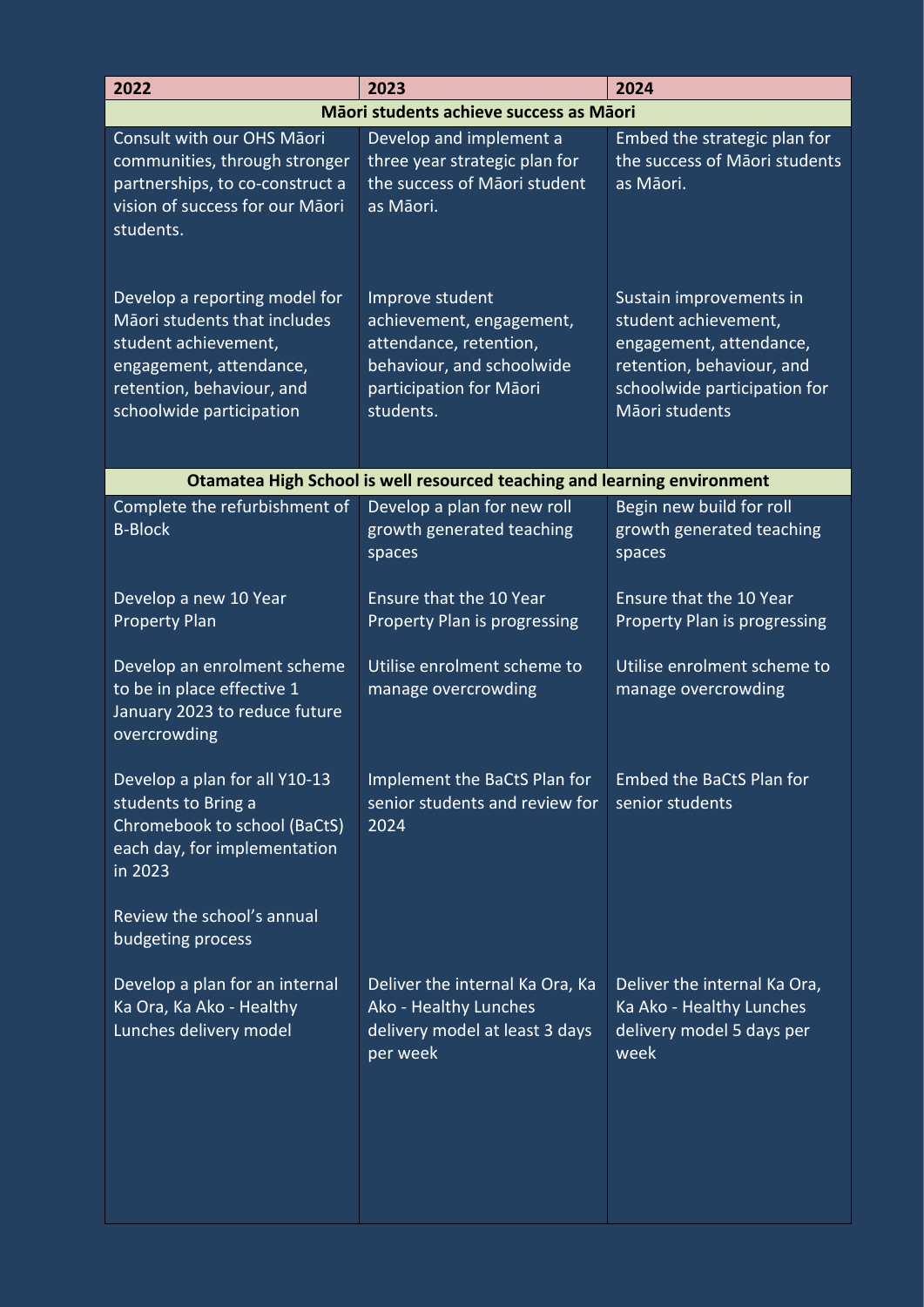| Implement the 2021 syndicate<br>recommendations for the Y7                                                                        | Year 7 and 8<br>Embed the 2021<br>recommendations for the<br>revised Y7 and 8 syndicate<br>mathematics programmes.                                                 | Replace all curriculum level<br>grade assessment and                              |  |  |
|-----------------------------------------------------------------------------------------------------------------------------------|--------------------------------------------------------------------------------------------------------------------------------------------------------------------|-----------------------------------------------------------------------------------|--|--|
|                                                                                                                                   |                                                                                                                                                                    |                                                                                   |  |  |
| and 8 mathematics<br>programmes.                                                                                                  |                                                                                                                                                                    | reporting with the new DAME<br>type grades.                                       |  |  |
| Replace PAT assessments with<br>the BASE7 start of year value<br>added assessment                                                 | Introduce the Year 8 CAM<br>curriculum-based assessments<br>for value-added feedback in<br>English, mathematics and<br>science, using BASE 7 as<br>baseline data.  |                                                                                   |  |  |
| Identify target students early<br>and put programmes in place<br>to address the needs of these<br>students (prioritising literacy | Monitor and report on<br>students' progress                                                                                                                        |                                                                                   |  |  |
| and numeracy)                                                                                                                     | Review curriculum level grade<br>assessment and reporting<br>with a view to replacing with<br>DAME type grades.                                                    |                                                                                   |  |  |
|                                                                                                                                   | Year 9 and 10                                                                                                                                                      |                                                                                   |  |  |
| Embed the four new cross<br>curricular unit plans in year 9                                                                       | Embed the new year 9<br>graduate certificate including<br>reporting requirements.                                                                                  | Embed the new year 10<br>graduate diploma including<br>reporting requirements.    |  |  |
| Develop the new year 9<br>graduate certificate with<br>DAME type grades to replace<br>curriculum level grades.                    | Develop the new year 10<br>graduate diploma with DAME<br>type grades to replace<br>curriculum level grades.                                                        |                                                                                   |  |  |
| Replace PAT assessments with<br>the BASE9 start of year value<br>added assessment                                                 | Introduce the Year 10 CAM<br>curriculum-based assessments<br>for value-added feedback in<br>English, mathematics and<br>science, using BASE 9 as<br>baseline data. |                                                                                   |  |  |
|                                                                                                                                   | All year 10s to complete the<br>new NCEA literacy and<br>numeracy co-requisites                                                                                    |                                                                                   |  |  |
| <b>Year 11 to 13</b>                                                                                                              |                                                                                                                                                                    |                                                                                   |  |  |
| <b>Review Level 1 NCEA</b><br><b>Achievement Standards</b><br>including new literacy and<br>numeracy corequisites                 | Design new NCEA level 1<br>courses<br><b>Review Level 2 NCEA</b><br><b>Achievement Standards and</b>                                                               | Fully implement new NCEA<br>level 1 courses<br>Design new NCEA level 2<br>courses |  |  |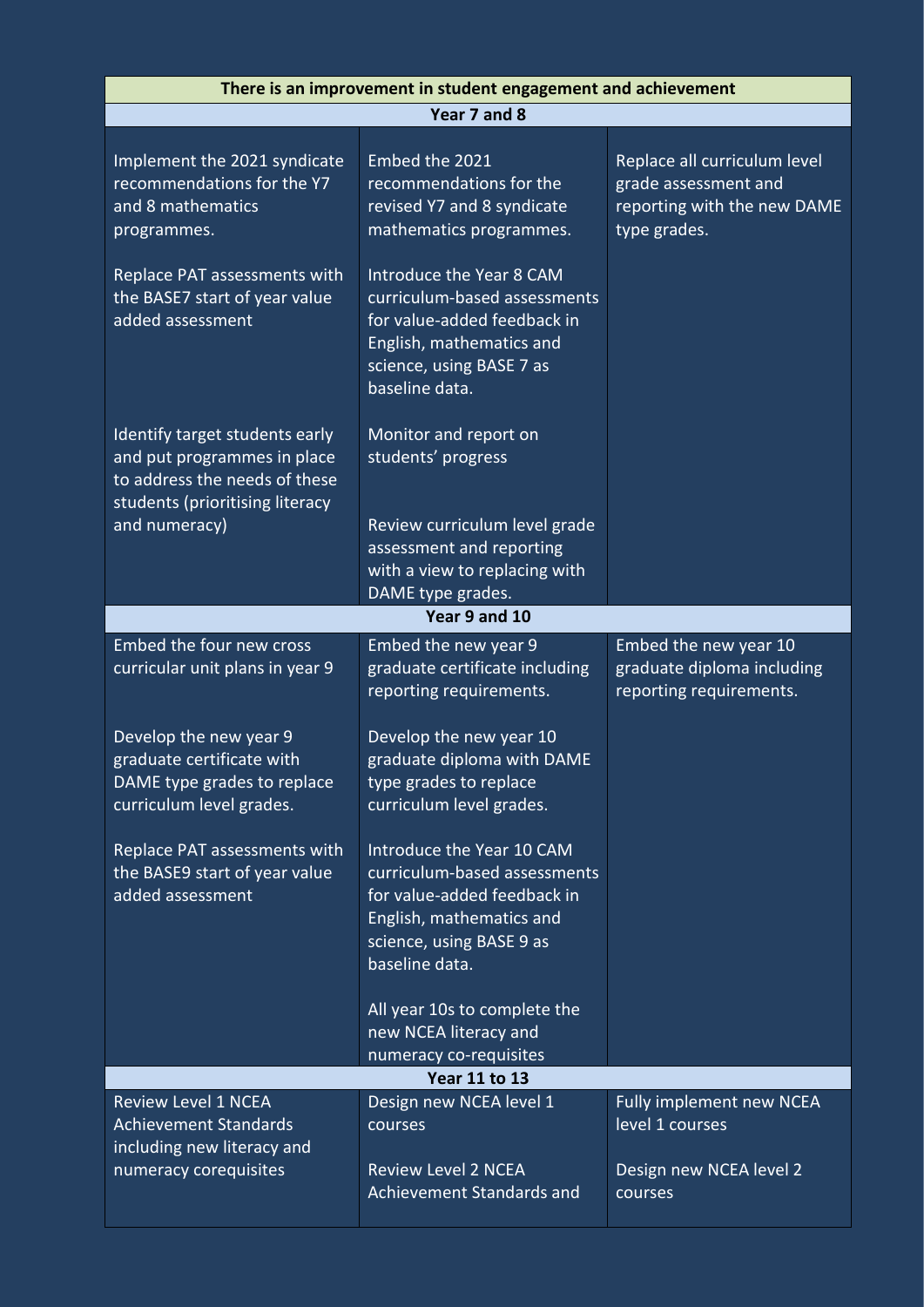|                                                                                                                                                                                                                                                                | design new NCEA level 1<br>courses                                                                                                      | <b>Review Level 3 NCEA</b><br>Achievement Standards.                                                                                      |  |  |
|----------------------------------------------------------------------------------------------------------------------------------------------------------------------------------------------------------------------------------------------------------------|-----------------------------------------------------------------------------------------------------------------------------------------|-------------------------------------------------------------------------------------------------------------------------------------------|--|--|
| Review the following:<br>(i) Assessment Procedures - A<br>Guide for Teachers,<br>(ii) Assessment Procedures and                                                                                                                                                | Create an NCEA Assessment<br>handbook for students<br>Create new schoolwide                                                             | <b>Implement NCEA</b><br>endorsement improvement<br>plan at level 1.                                                                      |  |  |
| Requirements in the Senior<br>School,<br>(iii) Assessment Procedures in<br>the Junior School                                                                                                                                                                   | <b>Assessment Procedures</b><br>Develop a 2024 NCEA level 1<br>endorsement improvement<br>plan.                                         | Develop a 2025 NCEA level 3<br>endorsement improvement<br>plan.                                                                           |  |  |
| Review and redesign the two<br>Tai Tokerau Trades Academies<br>programmes                                                                                                                                                                                      | Implement changes to the<br>two Tai Tokerau Trades<br>Academies programmes                                                              | embed changes to the two<br><b>Tai Tokerau Trades</b><br><b>Academies programmes</b>                                                      |  |  |
|                                                                                                                                                                                                                                                                | Schoolwide                                                                                                                              |                                                                                                                                           |  |  |
| Implement the NZ curriculum<br>refresh changes to reflect local<br>tikanga, mātauranga Māori<br>and te ao Māori, starting with<br>the new Aotearoa New<br>Zealand's histories content.                                                                         | Continue to implement the NZ<br>curriculum refresh changes to<br>reflect local tikanga,<br>mātauranga Māori and te ao<br>Māori.         | Continue to implement and<br>embed the NZ curriculum<br>refresh changes to reflect<br>local tikanga, mātauranga<br>Māori and te ao Māori. |  |  |
| Develop a schoolwide literacy<br>improvement strategic plan.                                                                                                                                                                                                   | Implement the schoolwide<br>literacy improvement plan.                                                                                  | <b>Embed the schoolwide</b><br>literacy improvement plan.                                                                                 |  |  |
| Review the school's careers<br>programme to ensure<br>learners/ākonga have<br>the skills, knowledge and<br>pathways to succeed in work.                                                                                                                        | Modify the school's careers<br>programme to ensure<br>learners/ākonga have<br>the skills, knowledge and<br>pathways to succeed in work. | Embed the school's careers<br>programme to ensure<br>learners/ākonga have<br>the skills, knowledge and<br>pathways to succeed in work.    |  |  |
| Schoolwide pedagogical practices improve                                                                                                                                                                                                                       |                                                                                                                                         |                                                                                                                                           |  |  |
| Use the professional standards<br>to develop a Quality Practice<br>Template with teaching staff<br>and build these into the<br>school's Professional Growth<br>Cycle (PGC).<br><b>Build a Relational Based</b><br>Pedagogical Culture among<br>teaching staff. | Implement the revised PGC<br>and continue building a<br><b>Relational Based Pedagogical</b><br>Culture among teaching staff             | <b>Embed a Relational Based</b><br>Pedagogical Culture among<br>teaching staff                                                            |  |  |
| Build a staff culture of<br>continual improvement in te                                                                                                                                                                                                        | Build a staff culture of<br>continual improvement in te                                                                                 | Build a staff culture of<br>continual improvement in te                                                                                   |  |  |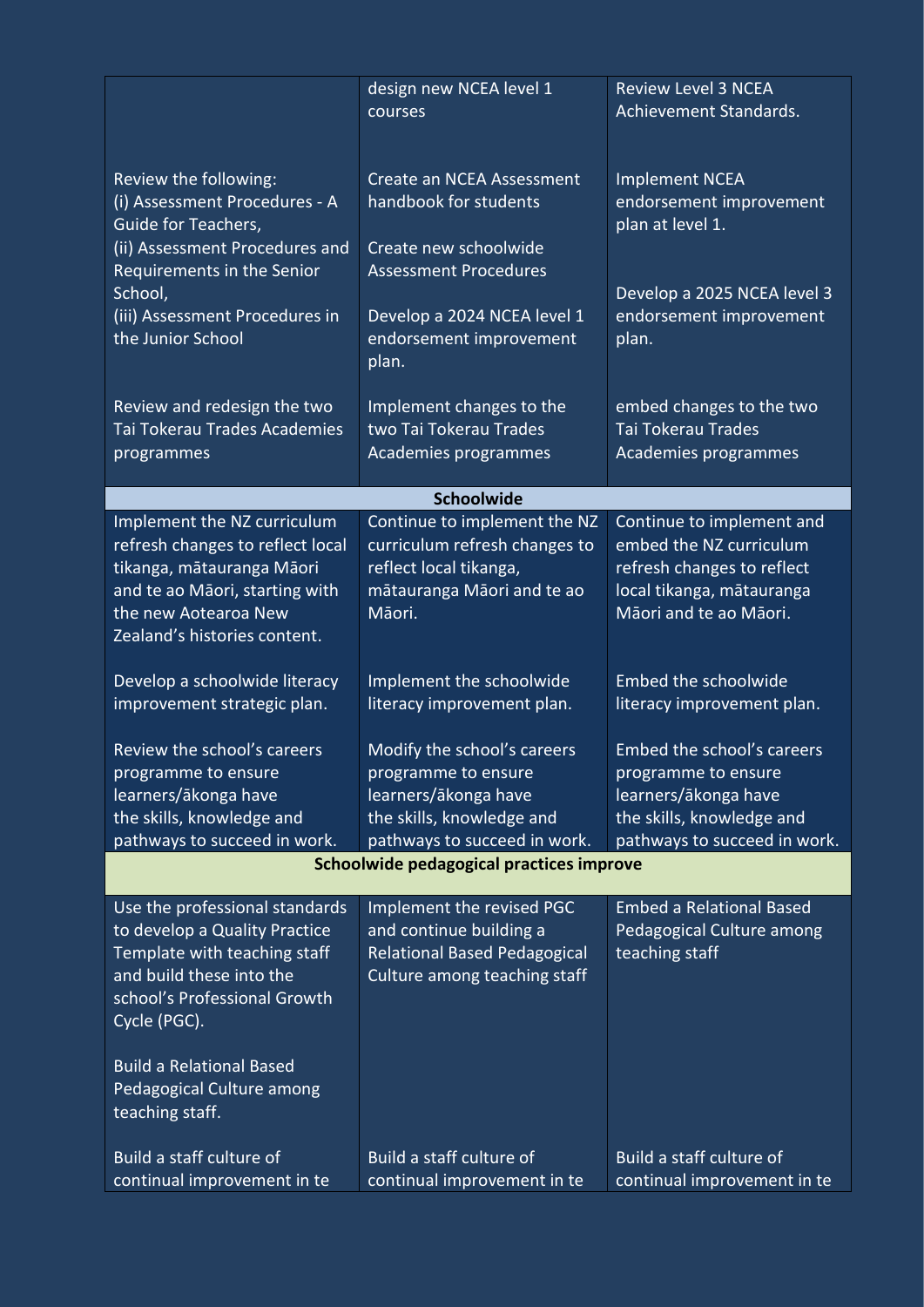| reo Māori me ōna tikanga<br>Māori                                                                                                                                 | reo Māori me ōna tikanga<br>Māori                                                                                       | reo Māori me ona tikanga<br>Māori                                                                                       |  |  |
|-------------------------------------------------------------------------------------------------------------------------------------------------------------------|-------------------------------------------------------------------------------------------------------------------------|-------------------------------------------------------------------------------------------------------------------------|--|--|
| <b>Community Engagement Increases</b>                                                                                                                             |                                                                                                                         |                                                                                                                         |  |  |
| Review community feedback<br>and consultation processes<br>Consult with the community in<br>the development of the 2023-                                          | Implement new community<br>feedback and consultation<br>processes<br>Implement the 2023-2025                            | <b>Embed community feedback</b><br>and consultation processes<br>Implement the 2023-2025                                |  |  |
| 2025 Strategic Plan                                                                                                                                               | <b>Strategic Plan</b>                                                                                                   | <b>Strategic Plan</b>                                                                                                   |  |  |
|                                                                                                                                                                   | <b>Schoolwide Wellbeing Improves</b>                                                                                    |                                                                                                                         |  |  |
| Develop the school's vision<br>statement "Kia mataara ki te<br>Ao/Ready for the World"                                                                            | Embed the school's vision<br>statement "Kia mataara ki te<br>Ao/Ready for the World"                                    |                                                                                                                         |  |  |
| Research schoolwide bullying<br>prevention programmes                                                                                                             | Implement a schoolwide<br>bullying prevention<br>programme                                                              | Embed a schoolwide bullying<br>prevention programme                                                                     |  |  |
| Complete the OHS staff and<br>student wellbeing frameworks<br>Prioritise the management of<br>COVID-19 to minimise the<br>disruption to teaching and<br>learning. | Use the wellbeing frameworks<br>to recognise, value, and<br>enhance the wellbeing<br>outcomes of staff and<br>students. | Use the wellbeing<br>frameworks to recognise,<br>value, and enhance the<br>wellbeing outcomes of staff<br>and students. |  |  |
| Review all pastoral care<br>systems including behaviour,<br>attendance, reward system<br>and uniform through a<br>restorative lens                                | Implement the new pastoral<br>care systems                                                                              | Embed the new pastoral care<br>systems                                                                                  |  |  |
| Develop a school culture of<br>continual improvement in the<br>success of school events.                                                                          | Develop a school culture of<br>continual improvement in the<br>success of school events.                                | Develop a school culture of<br>continual improvement in the<br>success of school events.                                |  |  |